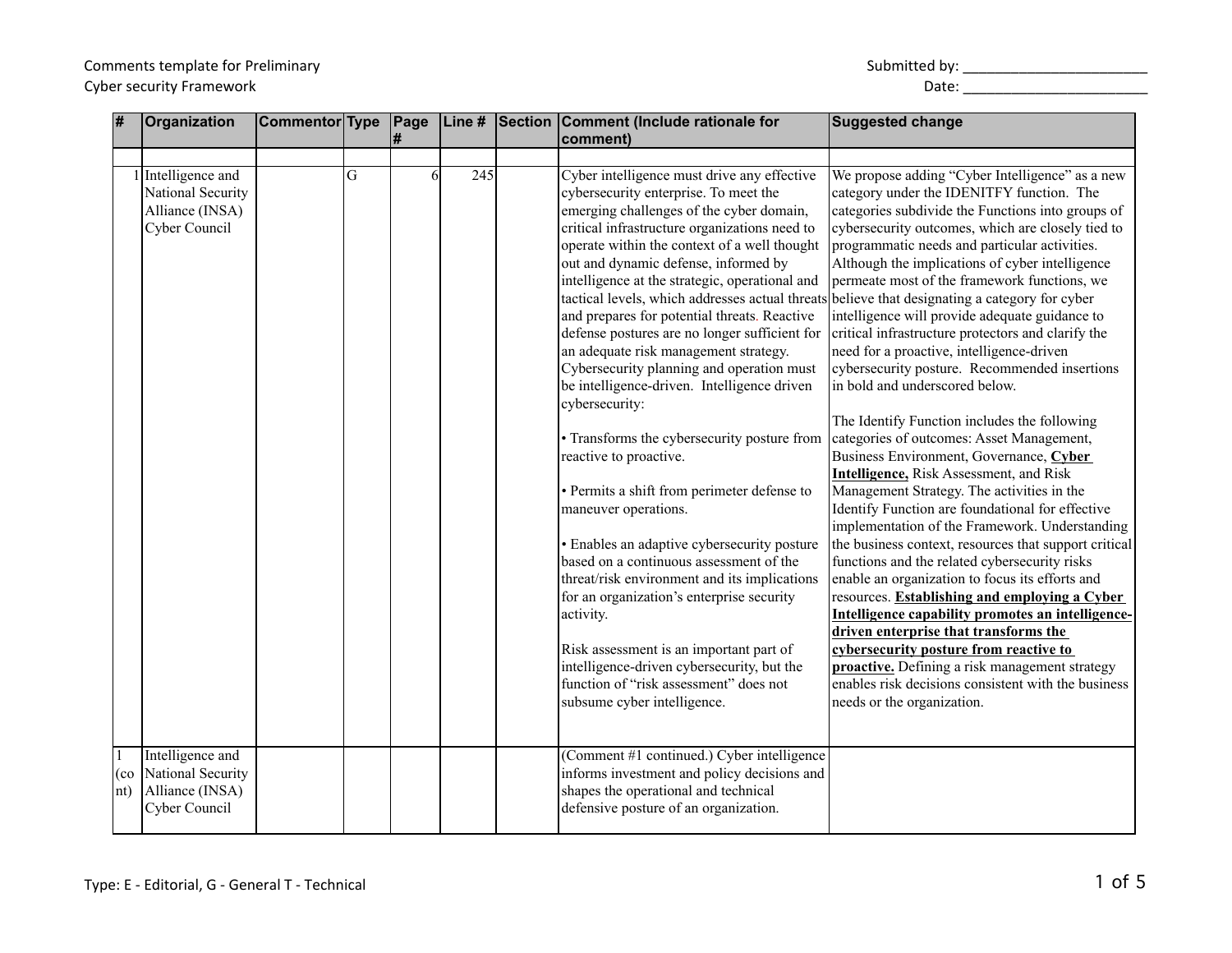# Comments template for Preliminary Comments template for Preliminary and the comments of the limit of the comments template for Preliminary and the comments of the comments of the comments of the comments of the comments of the comments of the comments of

| Submitted by: |  |
|---------------|--|
|---------------|--|

| # | Organization                                                                  | Commentor Type |   | Page       | Line # | Section                        | Comment (Include rationale for                                                                                                                                                                                                                                                                                                                                                                                                                                                                                                                                                                                                                                                                                                                                                                                                                                                                                                                                                                                                                                                                                                                                                                                                                                                                                                              | <b>Suggested change</b>                                                                                                                                                                                                                                                                                                                                                                                                                                                                                                                                                                                                                            |
|---|-------------------------------------------------------------------------------|----------------|---|------------|--------|--------------------------------|---------------------------------------------------------------------------------------------------------------------------------------------------------------------------------------------------------------------------------------------------------------------------------------------------------------------------------------------------------------------------------------------------------------------------------------------------------------------------------------------------------------------------------------------------------------------------------------------------------------------------------------------------------------------------------------------------------------------------------------------------------------------------------------------------------------------------------------------------------------------------------------------------------------------------------------------------------------------------------------------------------------------------------------------------------------------------------------------------------------------------------------------------------------------------------------------------------------------------------------------------------------------------------------------------------------------------------------------|----------------------------------------------------------------------------------------------------------------------------------------------------------------------------------------------------------------------------------------------------------------------------------------------------------------------------------------------------------------------------------------------------------------------------------------------------------------------------------------------------------------------------------------------------------------------------------------------------------------------------------------------------|
|   |                                                                               |                |   | #          |        |                                | comment)                                                                                                                                                                                                                                                                                                                                                                                                                                                                                                                                                                                                                                                                                                                                                                                                                                                                                                                                                                                                                                                                                                                                                                                                                                                                                                                                    |                                                                                                                                                                                                                                                                                                                                                                                                                                                                                                                                                                                                                                                    |
|   | $2$ Intelligence and<br>National Security<br>Alliance (INSA)<br>Cyber Council |                | G |            | 245    |                                | Executive Order 13587, Structural Reforms<br>to Improve the Security of Classified<br>Networks and the Responsible Sharing and<br>safeguarding of Classified Information,<br>signed in October 2011, and the National<br>Insider Threat Programs, signed in<br>November 2012, mandate and provide<br>guidance for insider threat programs in<br>federal agencies that handle classified<br>information. Since the release of this<br>guidance, the federal government has paid<br>significant attention to its insider threat<br>mitigation programs. However, no<br>mandates, standards, or benchmarks exist for identified as high risk individuals.<br>the insider threat programs in the private<br>sector. Therefore, it is difficult for<br>companies to assess where they stand<br>relative to their peers and to make decisions<br>about their insider threat mitigation<br>strategies. Proposed changes to the National<br><b>Industry Security Program Operating</b><br>Manual (NISPOM) mandate insider threat<br>programs for private sector organizations<br>subject to NISPOM. However, the<br>remainder of the private sector organizations<br>that support the nation's critical structure<br>have no such mandate. Without such a<br>mandate, US companies are unprepared to<br>tackle the pressing risk of insider threat. | We propose adding "Insider Threat" as a new<br>category under the IDENTIFY function. Insider<br>Threat risk mitigation is integrated into an<br>enterprise risk management process. A formal<br>insider threat program integrates and analyzes<br>technical and nontechnical indicators to provide a<br>holistic, continuous insider threat risk assessment<br>on an individual basis. Manual or automated<br>processes identify psychosocial events -<br>anomalous, suspicious, or concerning non<br>technical behaviors. Technology is used to detect<br>suspicious online activity, and to focus on<br>monitoring specific people who have been |
|   | 3 Intelligence and<br>National Security                                       |                |   | 15 &<br>16 |        | $\overline{466}$ Appendix<br>Α |                                                                                                                                                                                                                                                                                                                                                                                                                                                                                                                                                                                                                                                                                                                                                                                                                                                                                                                                                                                                                                                                                                                                                                                                                                                                                                                                             | Delete ID.RA-2 and ID.RA-3                                                                                                                                                                                                                                                                                                                                                                                                                                                                                                                                                                                                                         |
|   | Alliance (INSA)                                                               |                |   |            |        |                                |                                                                                                                                                                                                                                                                                                                                                                                                                                                                                                                                                                                                                                                                                                                                                                                                                                                                                                                                                                                                                                                                                                                                                                                                                                                                                                                                             |                                                                                                                                                                                                                                                                                                                                                                                                                                                                                                                                                                                                                                                    |
|   | Cyber Council                                                                 |                |   |            |        |                                |                                                                                                                                                                                                                                                                                                                                                                                                                                                                                                                                                                                                                                                                                                                                                                                                                                                                                                                                                                                                                                                                                                                                                                                                                                                                                                                                             |                                                                                                                                                                                                                                                                                                                                                                                                                                                                                                                                                                                                                                                    |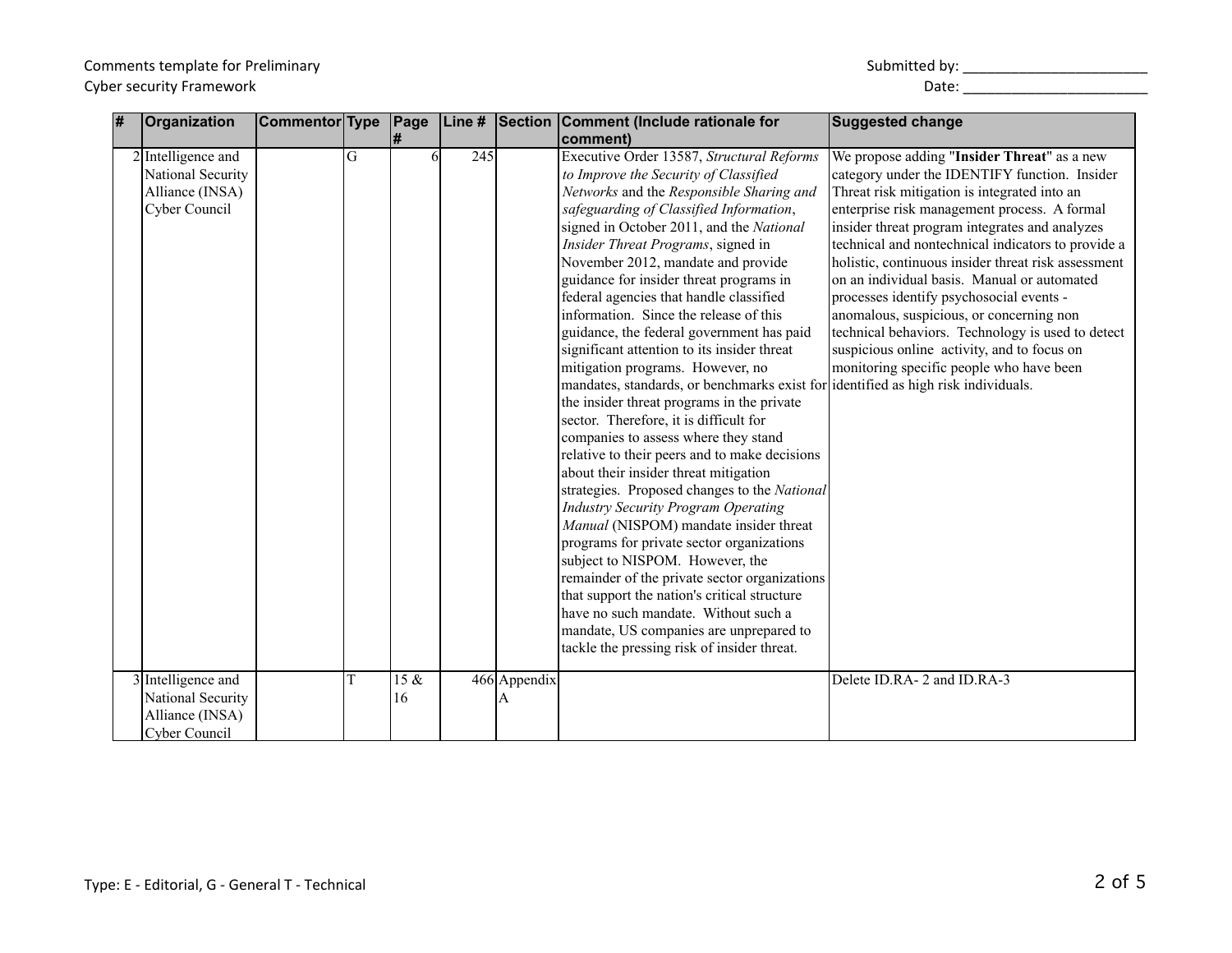### Comments template for Preliminary<br>Cyber security Framework Cyber security Framework and the control of the control of the control of the control of the control of the control of the control of the control of the control of the control of the control of the control of the control o

| Submitted by: |  |
|---------------|--|
|---------------|--|

| # | Organization                                                                | Commentor Type |   | Page<br>l# | Line # | Section | Comment (Include rationale for<br>comment)        | <b>Suggested change</b>                                                                                                                                                                                                                                                                                                                                                                                                                                                                                                                                                                                                                                                                                                                                                                                                                                                                                        |
|---|-----------------------------------------------------------------------------|----------------|---|------------|--------|---------|---------------------------------------------------|----------------------------------------------------------------------------------------------------------------------------------------------------------------------------------------------------------------------------------------------------------------------------------------------------------------------------------------------------------------------------------------------------------------------------------------------------------------------------------------------------------------------------------------------------------------------------------------------------------------------------------------------------------------------------------------------------------------------------------------------------------------------------------------------------------------------------------------------------------------------------------------------------------------|
|   | 4 Intelligence and<br>National Security<br>Alliance (INSA)<br>Cyber Council |                | T | 15         |        | А       | 466 Appendix Same rationale as for comment $#1$ . | Please insert the Cyber Intelligence Category<br>within the "Identify" Function and the seven cyber<br>intelligence subcategories. Recommend that Cyber<br>intelligence immediately follow the Governance<br>Category and precede the Risk Assessment<br>Category. Descriptions of the recommended<br>Category and Subcategories in the format of the<br>Appendix A Table is provided in the Cyber<br>Intelligence Category tab of the worksheet for<br>clarity.<br>Cyber Intelligence (IN): The organization<br>continuously collects, processes, analyzes, and<br>disseminates actionable information about the<br>vulnerability of valued assets in relation to the risk<br>posed by the evolving array of internal and<br>external threats, and uses that information at the<br>strategic, operational, and tactical levels to guide<br>its efforts to Identify, Protect, Detect, Respond,<br>and Recover. |
|   | 5 Intelligence and<br>National Security<br>Alliance (INSA)<br>Cyber Council |                | T | 15         |        | А       | 466 Appendix Same rationale as for comment #2.    | Please insert the Insider Threat Category within<br>the "Identify" Function . Recommend that Insider<br>Threat immediately follow the Cyber Intelligence<br>and precede the Risk Assessment Category.<br><b>Insider Threat:</b> The organization continuously<br>collects, processes, analyzes, technical and<br>nontechnical indicators to provide a holistic,<br>continuous, insider threat risk assessment on an<br>individual basis and uses that information at the<br>strategic, operational, and tactical levels to guide<br>its efforts to Identify, Protect, Detect, Respond,<br>and Recover.                                                                                                                                                                                                                                                                                                         |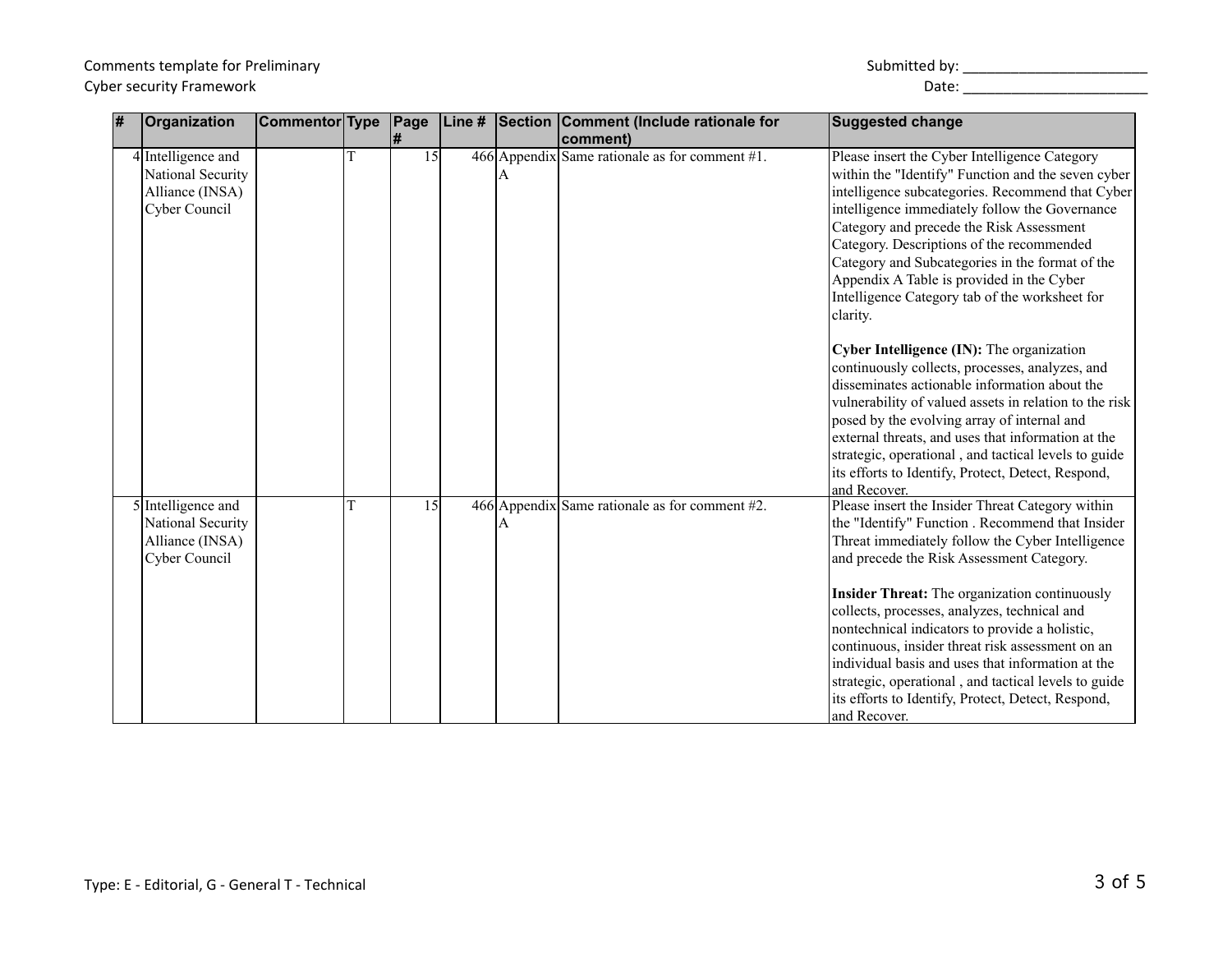# Comments template for Preliminary Cyber security Framework Date: \_\_\_\_\_\_\_\_\_\_\_\_\_\_\_\_\_\_\_\_\_\_\_

| Submitted by: |  |
|---------------|--|
|---------------|--|

| l# | Organization                                                                 | Commentor Type |   | Page<br>l#      |   | Line # Section Comment (Include rationale for<br>comment) | <b>Suggested change</b>                                                                                                                                                                                                                                                                                                                                                                                                                                                                      |
|----|------------------------------------------------------------------------------|----------------|---|-----------------|---|-----------------------------------------------------------|----------------------------------------------------------------------------------------------------------------------------------------------------------------------------------------------------------------------------------------------------------------------------------------------------------------------------------------------------------------------------------------------------------------------------------------------------------------------------------------------|
|    | 6 Intelligence and<br>National Security<br>Alliance (INSA)<br>Cyber Council  |                | T | 15              | A | 466 Appendix Same rationale as for comment #1.            | <b>ID.IN-1:</b> Information is systematically collected<br>from both internal and external sources and<br>integrated with vulnerability information. The<br>scope of threat-related information goes "beyond<br>the network" and includes known and potential<br>adversaries or threat actors and their capabilities,<br>intentions and activities in the cyber realm.<br>Collection includes automated feeds, periodic<br>regular queries, targeted research around topical<br>events, etc. |
|    | 7 Intelligence and<br>National Security<br>Alliance (INSA)<br>Cyber Council  |                | T | 15              | A | 466 Appendix Same rationale as for comment $#1$ .         | <b>ID.IN-2:</b> Specialized and designated personnel<br>systematically analyze threat-related information<br>(internal and external) to identify current threats,<br>forecast potential threats, protect assets, and assess<br>impact.                                                                                                                                                                                                                                                       |
|    | 8 Intelligence and<br>National Security<br>Alliance (INSA)<br>Cyber Council  |                | T | $\overline{15}$ | A | 466 Appendix Same rationale as for comment $#1$ .         | <b>ID.IN-3:</b> Analyzed threat information is translated<br>into "products" that address the information needs<br>and interests of the organization's key decision<br>makers IT, and security and is disseminated to<br>those stakeholders in a timely way.                                                                                                                                                                                                                                 |
|    | 9 Intelligence and<br>National Security<br>Alliance (INSA)<br>Cyber Council  |                | T | 15              | A | 466 Appendix Same rationale as for comment #1.            | ID.IN-4: An appropriate range of tools is available<br>for collecting and processing internal and external<br>threat-related information that can be used to<br>develop actionable intelligence about attacks,<br>attackers and motivations.                                                                                                                                                                                                                                                 |
|    | 10 Intelligence and<br>National Security<br>Alliance (INSA)<br>Cyber Council |                | T | 15              | A | 466 Appendix Same rationale as for comment $#1$ .         | ID.IN-5: Properly trained and qualified cyber<br>intelligence staff are in-place to analyze<br>information and create actionable intelligence<br>products.                                                                                                                                                                                                                                                                                                                                   |
|    | 11 Intelligence and<br>National Security<br>Alliance (INSA)<br>Cyber Council |                | T | 15              | A | 466 Appendix Same rationale as for comment $#1$ .         | <b>ID.IN-6:</b> Procedures are in place for disseminating<br>actionable intelligence products, and for feedback<br>to analysts about the usefulness of those products,<br>and the evolving information needs and interests<br>of the organization's decision makers.                                                                                                                                                                                                                         |